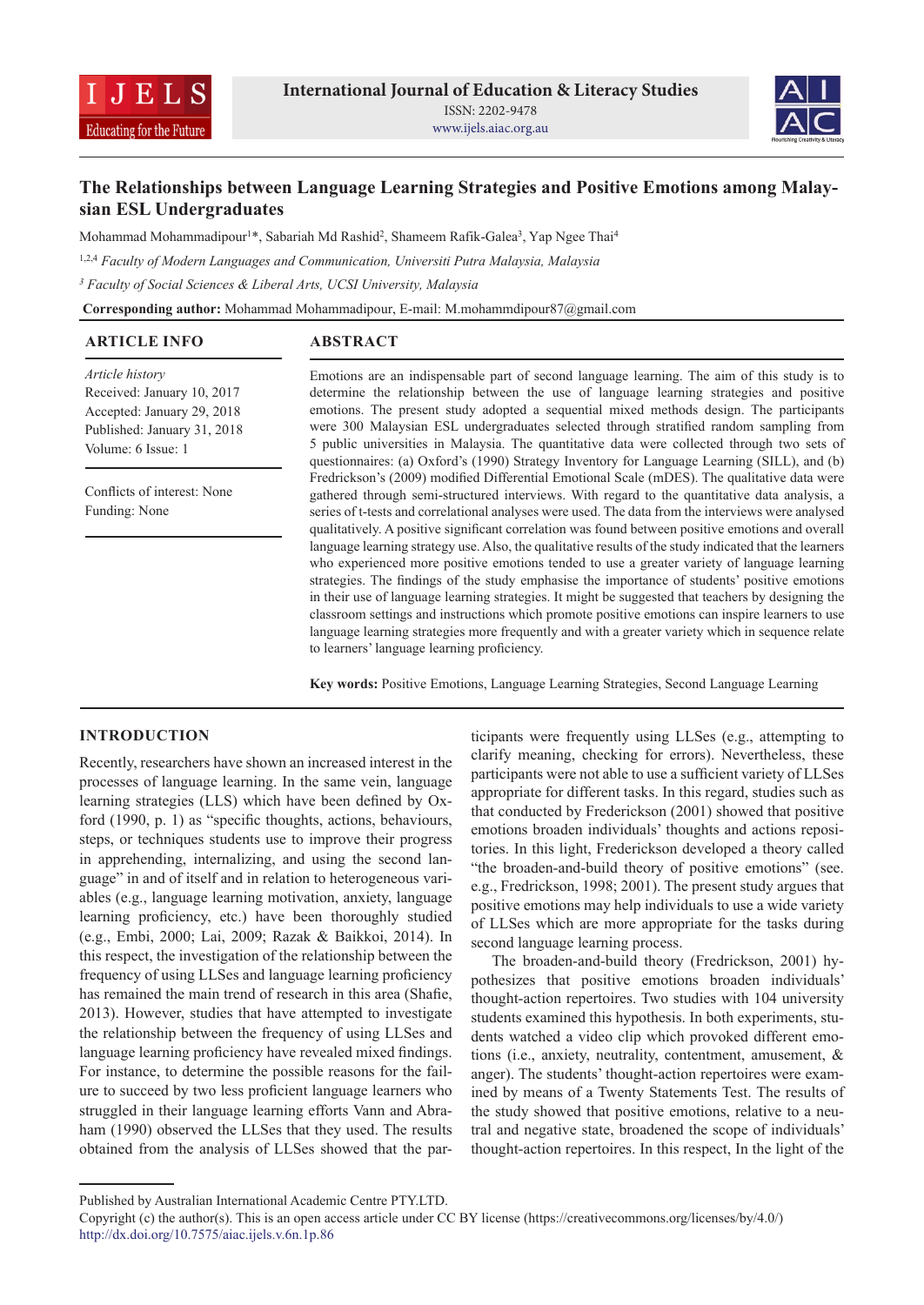broaden-and-build theory of positive emotions, the present study attempts to investigate the relationship between positive emotions, variety, and the frequency of the use of LLS.

#### **Statement of the Problem**

Positive emotions are an indispensable part of human behaviour and cognition. Dörnyei (2014) argues that the process of learning a second language is replete with emotions, which can impact students' heterogeneous second language learning factors, such as LLS use. However, regardless of their numerous functions, positive emotions have been abandoned by second language learning studies (Garcia & Pekrun, 2011; Schutz & Pekrun, 2007). Specifically, whereas students' negative emotions such as language learning anxiety and stress have been studied extensively, positive emotions have rarely been examined. Also, various studies underlined that positive emotions are related to students' cognition and behaviours (e.g., Cohn & Fredrickson, 2010; Rusk & Waters, 2013). In this light, recent developments in second language learning studies have heightened the need for studying positive emotions in and of itself, and in relation to LLS use. Nevertheless, few studies by now have tried to systematically explore the relationship between students' positive emotions and LLS use.

This study is different from the studies done previously on the use of LLSes based on the following points. During the last decade most of the studies in the area of LLSes have mainly focused on the relationship between frequency of the use of LLSes and language learning proficiency (e.g., Kiram, Sulaiman, Swanto, & Din, 2014; Lai, 2009; Razak & Baikkoi, 2014). These studies were conducted on the presupposition that more frequent use of LLSes is related to a greater language learning proficiency. However, the findings seem to be mixed. Frequency of the use of LLSes has been verified to have important relationships with English proficiency (Lai, 2009; Mango, 2010; Oxford, 2003). Yet, some studies indicated a different view concerning this result as they demonstrated this association to be somewhat weak and not meticulously demarcated (Borzabadi, 2000; Chik & Breidbach, 2011; Hong-Nam & Leavell, 2006). In this regard, the results of previous studies showed that the difference between good and poor language learners in terms of the use of LLSes is not quantitative but qualitative. Lai (2009), for instance, discusses that more proficient students seem to use a greater variety of LLSes in numerous circumstances than do less proficient learners. Similarly, Oxford (2003) argues that proficient language students take mindful steps to understand what they are doing by using a broader range of strategies than less proficient learners do. Similar results have also been reported in a few studies on second language learners (Aliakbari & Hayatzadeh, 2008; Gerami & Baighlou, 2011, Mirhassani, Akbari & Dehghan, 2007). In this respect, Fredrickson (2001) argues that positive emotions broaden individuals' thought-action repositories. In this light, the present study examines the relationship between positive emotions and the use of LLSes in terms of not only the frequency but also the variety of LLS use.

### **Significance of the Study**

This study is significant for the several contributions it can make to the body of research concerning positive emotions and the use of LLSes. Findings of the study would be useful in addressing theoretical questions and for language pedagogy.

Also, the present study would inspire ESL learners to experience more positive emotions and use additional LLSes, in the language learning process. Also, learners might be enthusiastic to use LLSes more frequently and with a greater variety while they are aware of the benefits of applying LLSes during the language learning process. Mainly, the findings of this study may contribute to the enhancement of learners' awareness of the importance of positive emotions. When learners are aware of the benefits of experiencing positive emotions in their language learning process, they might be encouraged to use affective strategies to enhance the experiences of their positive emotions.

### **Objectives of the Study**

The major aim of this study was to investigate the relationships between the use of language learning strategies and positive emotions. The specific objectives of this study are as follows:

- 1. To compare the frequent users and under-users of language learning strategies in terms of the level of positive emotions
- 2. To determine the relationship between the use of language learning strategies and positive emotions
- 3. To examine the perceptions of the Malaysian ESL undergraduates on the relationship between positive emotions and the use of various language learning strategies

### **Research Questions**

Based on the objectives of the study presented earlier, the following research questions were formulated:

- 1. Is there any significant difference in the positive emotions of Malaysian ESL undergraduate frequent users and under-users of language learning strategies?
- 2. Is there any significant relationship between the overall use of language learning strategies and positive emotions among Malaysian ESL undergraduates?
- 3. How do the Malaysian ESL undergraduates perceive their use of various language learning strategies in relation to positive emotions?

### **LITERATURE REVIEW**

Research on LLSes was initiated by good language learner studies (GLL) (e.g., Rubin, 1975; Stern, 1975). This line of research bloomed in the late 1980s and 1990s and has continued up until now with a richness in theoretical conceptualizations as well as empirical evidence examining the relationship between learners' frequency of LLS use and proficiency level (Embi, 2000; Jalal & Karev, 2011; Razak & Baikkoi, 2014). In this concern, the results of literature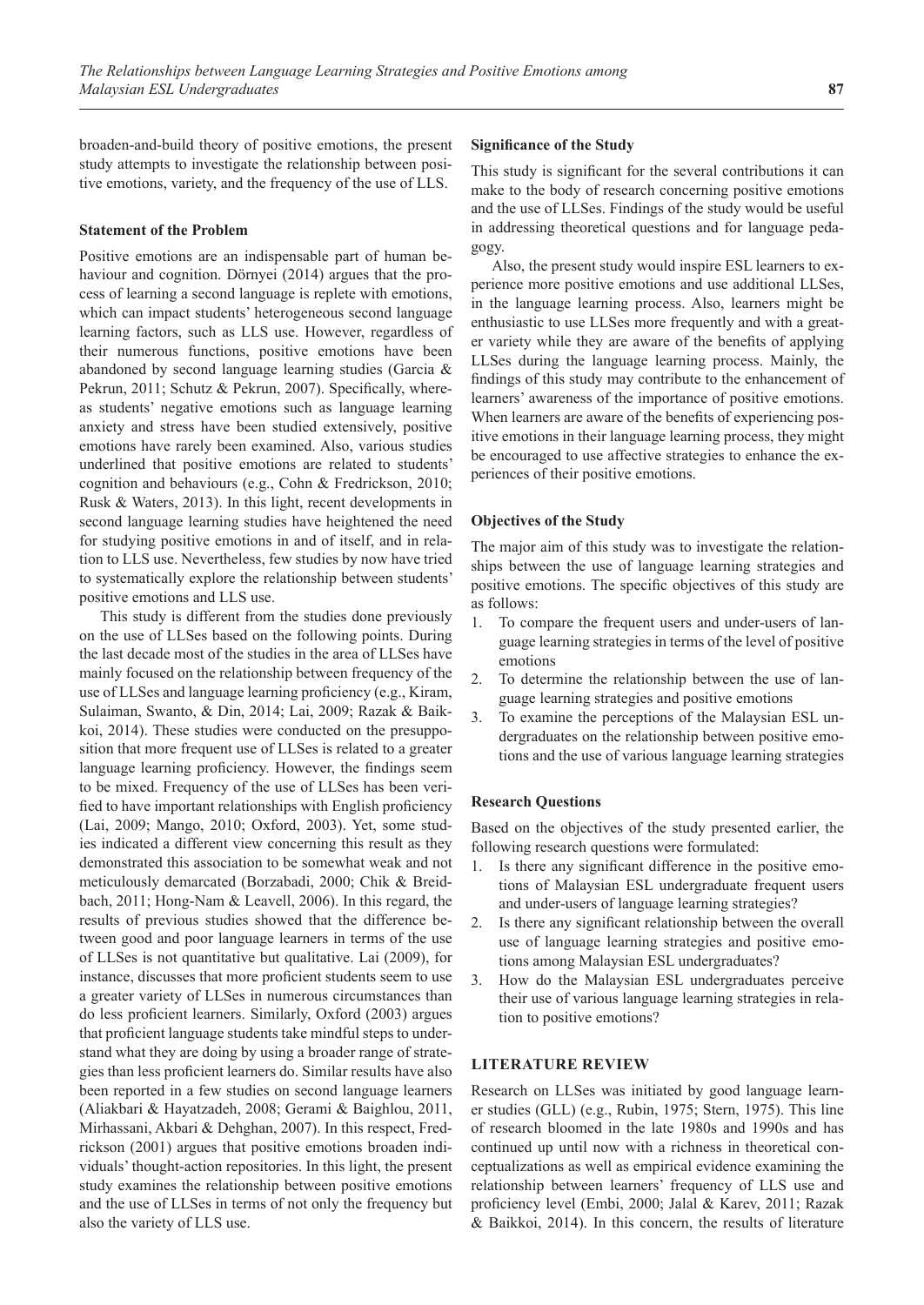review showed that, although numerous studies have tried to find a relationship between frequency of LLS use and language proficiency, they have presented mixed results.

For example, Carol Mango (2010) investigated the frequency of the use of LLSes of 302 Korean students by applying the Strategy Inventory for Language Learning (SILL) (Oxford, 1990) questionnaire. Also, Mango attempted to examine the differences in the use of LLSes between different proficiency levels and gender. In this respect, a cloze test was applied to asses Learners' proficiency level. The results of the study indicated that proficient learners apply LLSes more frequently than those who are less proficient.

Likewise, a research by Embi, Long and Hamzah (2001) indicated a significant positive relationship between the frequency of LLS use and language performance. The high achievers stated better strategy use than the low achievers. Similarly, Wu (2008) conducted a research on the frequency of the usage of LLSes by learners of diverse levels of proficiency. It was concluded more proficient learners applied LLSes more frequently than less proficient learners.

However, there are studies that have yielded diverse findings from the above cited studies. For example, Borzabadi (2000) studied the relationship among the frequency of the use of LLSes and sex, language proficiency, field of study, and learning styles, and reported that English students were considerably superior in the use of strategies, but no significant relationship was found between the frequency of the use of LLSes and language proficiency, sex, and learning styles. In another study, Ismail and Al Khatib (2013) found that proficiency level had no significant effect on the frequency of the use of strategies. The findings of a study carried out by Hong-Nam and Leavell (2006) revealed that overall the intermediate level learners used more strategies than the advanced or beginner students.

Moreover, the results of previous studies showed that the variance between proficient and less proficient language students in terms of the use of LLSes is not quantitative but qualitative. Lai (2009) argues that GLLs are inclined to use a variety of strategies and can successfully apply them to language tasks. Likewise, in her seminal article, Oxford (2003) argued that GLLs apply a wide variety of LLSes appropriate to different language learning tasks. She further argues that they good language learners can reflect upon their LLSes and apply them to a novel language task. The procedure is conducted effectively in or out of language course, building a more self-directed learner.

Similarly, in their major study, Gerami and Baighlou (2011) compared unsuccessful language learners with those who were successful. They stated that successful learners spend more time on the learning tasks given and had the inclination to employ more various strategies. Mirhassani, Akbari and Dehghan (2007, p. 362) similarly highlighted that "successful learners have a tendency to use a variety of strategies for example considering the language as a rule system, guessing intelligently, finding practice opportunities, and communicating often in the language".

In summary, despite the fact that an excessive number of research studies have been conducted on the relationship between language learners' frequency of the use of LLSes and their proficiency levels, the results seem to be mixed. A critical review of the related literature on the use of LLSes shows that the difference between proficient and less proficient language learners in LLS use is not merely related to the frequency of LLS use. The results of previous studies indicated that proficient learners take mindful steps to comprehend what they are doing by using a broader variety of strategies than less proficient learners. In this regard, Fredrickson (2001) argues that positive emotions generate an ascendant spiral in the direction of emotional well-being by broadening the scope of cognition and actions. In view of all that has been mentioned so far, one may argue that positive emotions relate to frequency, and variety of LLS use. In this regard, the present study examines the relationship between students' positive emotions and language learning strategy use (frequency & variety).

The theory which is at the cornerstone of present study is Fredrickson's (2001) broaden-and-build theory of positive emotions. In her introduction to broaden-and-built theory of positive emotions, Fredrickson (2001) asserts that definite emotions which are renowned as positive, for instance, pride, joy and love, initiate an ascending spiral to emotional well-being by broadening the scope of actions and cognition. Figure 1 provides a graphic summary of this broaden-andbuild theory of positive emotions.

A significant proposition of Fredrickson's broaden-andbuild theory is that positive emotions carry a flexible value as they reassure "variations in usual behaviour and thought forms" (Fredrickson, 1998, p. 304) by "broadening usual styles of acting or thinking" (Fredrickson, 2001, p. 220). The broaden hypothesis, drawn from the broaden-and-build theory, affirms that positive emotions, comparative to negative emotions and neutral states, widen the range of action, thoughts needs, and precepts that impulsively arise to mind.

Collectively, these studies outline a critical role for positive emotions in individuals' cognitions and behaviours. In this regard, one may suppose that positive emotions might relate to LLS use. So far, however, there has been little discussion about the relationship between positive emotions and LLS use. More specifically, in the light of broaden-andbuild theory of positive emotions, the present study seeks to



**Figure 1.** The Broaden-and-Build Theory of Positive Emotions (Source: Cohn & Fredrickson, 2010)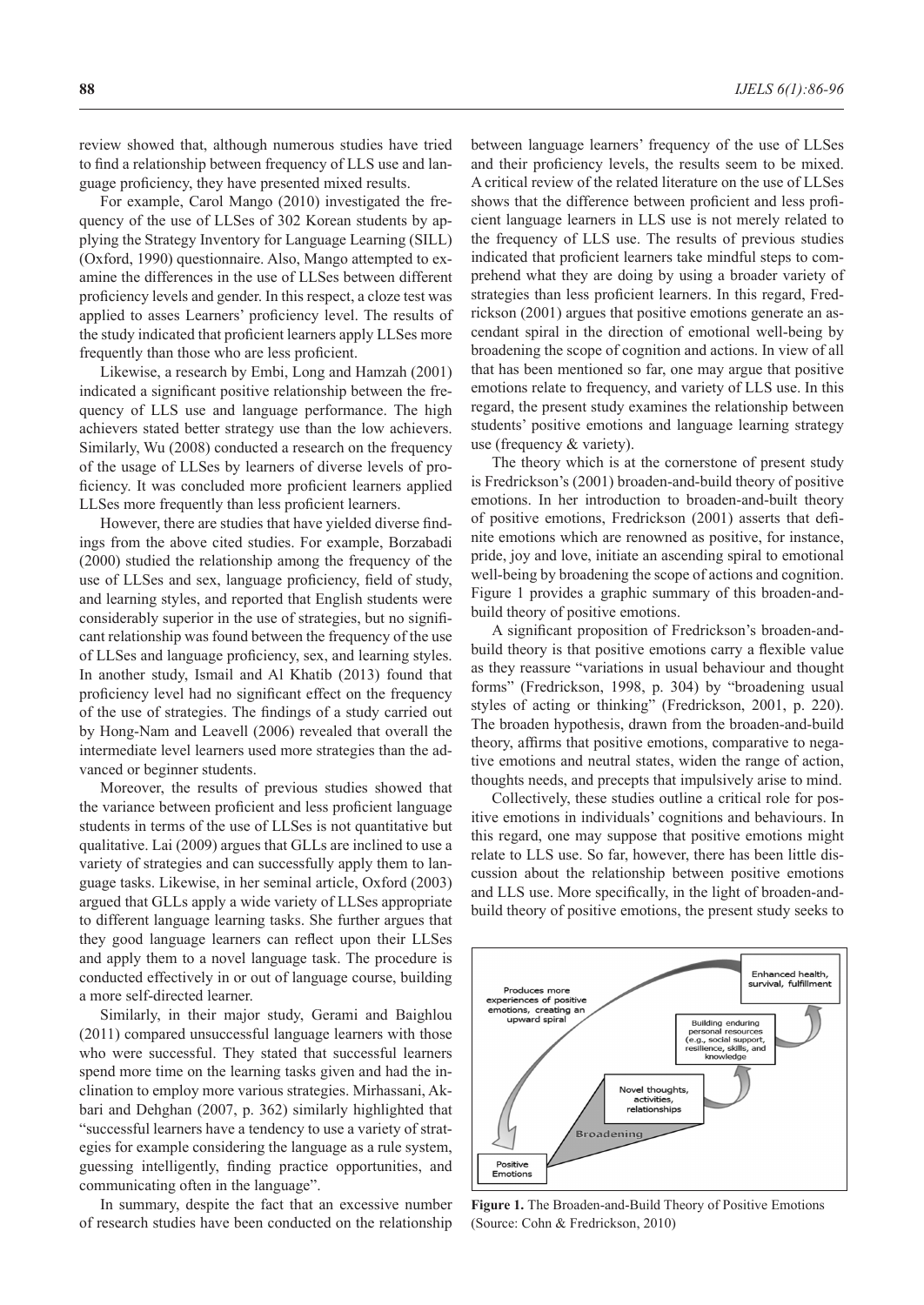address the relationship between positive emotions and the use of LLSes (i.e., overall frequency & variety).

### **METHOD**

The present study adopted a mixed method design to shed light on the relationships between positive emotions and LLS use (i.e., frequency & variety). More importantly, this study adopted a *sequential explanatory* mixed method design. The sequential explanatory design is a two-phase mixed method design. The first phase is the collection and analysis of quantitative data. Respectively, it is followed by subsequent collection and analysis of qualitative data in the second phase. In the present study, the sequential explanatory mixed method design was employed due to the fact that the quantitative results were substantiated by the qualitative results derived from the data analysis. In this regard, the present study aimed to extend, explore on and refine the quantitative results on the relationship among positive emotions and language learning LLS use.

As shown in Figure 2, the present study was conducted in two phases. Firstly, in order to investigate the relationship between positive emotions and LLSes of Malaysian ESL undergraduates, the data were collected through two questionnaires: Oxford's (1990) Strategy Inventory for Language Learning (SILL) and Fredrickson's (2009) modified Differential Emotional Scale (mDES). In the second phase, the data were collected through interviews due to the fact that they provide a better explanation and understanding of the investigated variables including positive emotions and LLS use. Accordingly, research question three was qualitative in nature. More specifically, in order to determine the relationships between the positive emotions, and variety of LLS use, a qualitative approach was employed. The qualitative data were analysed using the thematic analyses.

### **Sampling**

The population of this study consisted of Malaysian undergraduates from five different public universities in one state and one federal territory (i.e., Selangor & Federal Territory of Kuala Lumpur) in Malaysia. Furthermore, the target population of the study consisted of Malaysian undergraduates enrolled in ESL courses in the academic year of 2015-2016 at five public universities. The criterion for choosing the target population was the undergraduate students' obligation to attend the ESL courses. As Ming and Alias (2007, p. 1) argued "in Malaysia, English is a compulsory subject taught to university students regardless of the disciplines they are majoring in".

Tabachnick and Fidell (2001) propose an easy rule of thumb for calculating the sample size:  $N > 104+m$  (where "N" equals the number of participants, and "m" stands for the number of predictor variables) for single or individual correlation when only one predictor is used. According to Tebach-nick and Fidell's (2001) formula, the number of participants in the case of 15 predictor variables would be 105. The sample size in this study was 300, which far exceeded this number. Therefore, the sample size of this study suggests that its results can be generalized to the whole population. Furthermore, regarding the sample size of the qualitative data, Guest, Bunce, and Johnson (2006) state that a sample of 12 participants is enough to reach data saturation. In this study, the sample for the interviewees involved 30 participants.

With regard to sampling procedure in the present study, first, the researchers equally divided the total population among five universities. Then, the stratified random sampling was carried out for the sampling procedure. It is worth mentioning that the ESL classes at five different universities were conducted based on the students' proficiency levels (i.e., elementary, intermediate, & advanced). More specifically, the students who scored a band one or two on MUET were classified as elementary proficiency level. The students who scored band three or four were classified as intermediate proficiency level, and the students who scored band five or six were considered as advanced proficiency level. Accordingly, the present study followed the identical classifications for different ESL proficiency levels. Therefore, in the light of stratified random sampling procedure, an equal number of

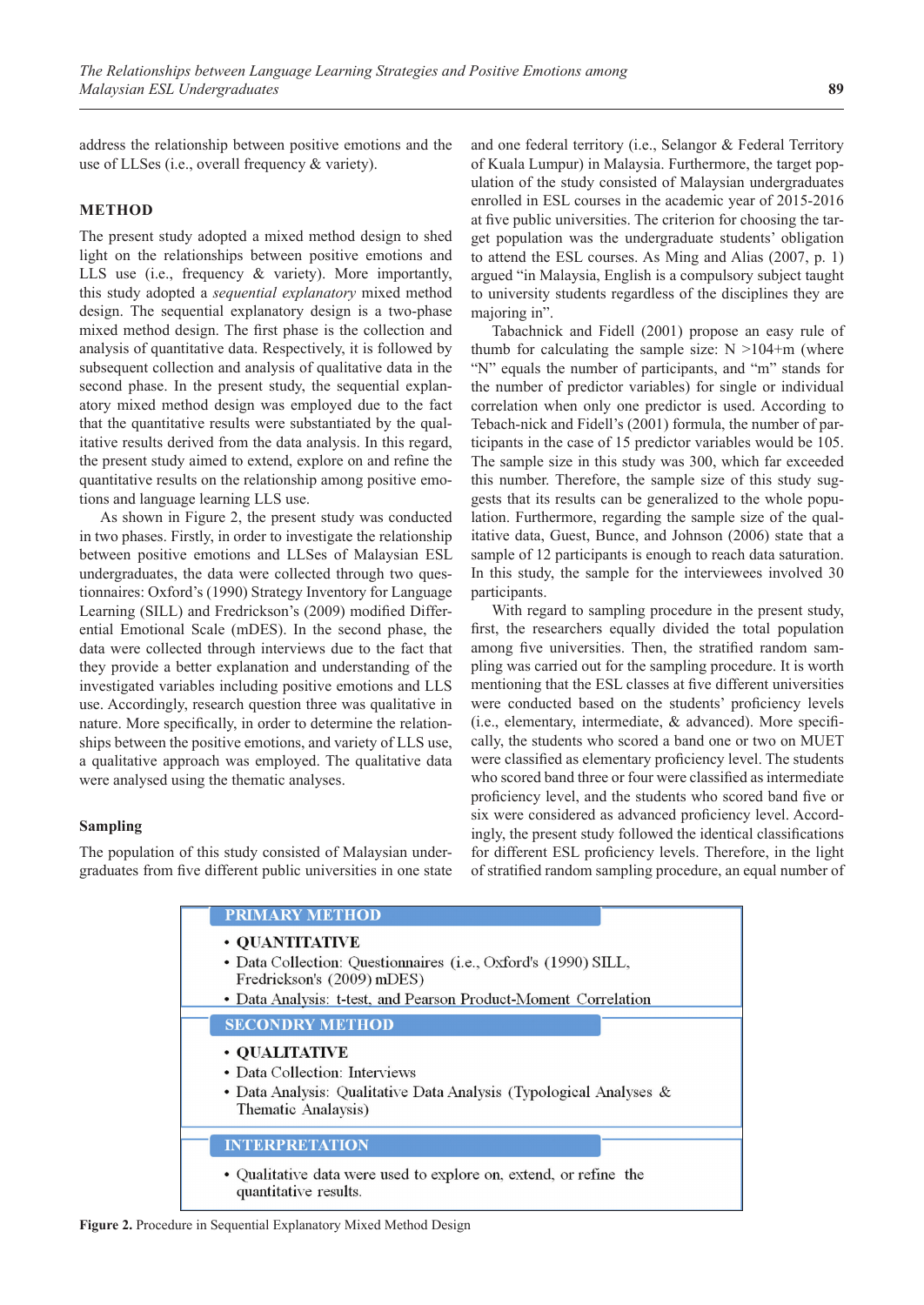classes were randomly selected from each proficiency level at each university (i.e., stratum). In total, thirteen classes from three proficiency levels (i.e., one class from each stratum), with 22 to 26 students in each were selected.

Finally, according to the sequential mixed method design, a purposive sampling was used for the qualitative sampling procedure. Initially, 45 students were invited for a face to face interview. They were purposively selected by the researchers from one of the universities which participated in the study on the basis of their second language (L2) language proficiency and their responses to the questionnaires in the initial quantitative stage. Thirty students agreed to participate in the interview. In this way, 21 students with either high or intermediate proficiency and 9 students with low proficiency were selected for the purpose of the interview. Extreme case selection was used to explore the students' strengths and weaknesses in their L2 performance. Extreme cases provide rich and useful information because these cases are somehow unusual or specific in some aspects (Creswell, 2012).

This section describes the participants' social-demographic information. It can be seen in Table 1 that 300 Malaysian ESL undergraduates from five different public universities in Malaysia participated in the study. Out of the 300 students, 60 (20%) were from University A, 61 (20.3%) were from University B, 59 (19.6%) were from University C, 59 (19.6%) were from University D, and 61 (20.3%) were from University E. Table 1 shows the students' distribution by university and their classification in terms of the level of English language proficiency, age, and gender. The imbalance between the number of the female and male students in Table 1 is related to the intake of the universities where females dominate.

As shown in Table 1, the data obtained from item five of the demographic section of the questionnaire indicated that from the 300 participating students, 22.76% attained Band one or two (i.e., the elementary level). This was followed by 34.3% of the participants who attained Band three or four (i.e., the intermediate level), and 41.9% of the participants who attained Band five or six (i.e., the advanced level). Moreover, from the 300 participants, 45% were 19 to 20 years old, 49% were 21 to 22 years old, and 6% were 23 to 24 years old.

#### **Instruments**

Two types of instruments were employed in this study: A) two questionnaires: (a) Oxford's (1990) Strategy Inventory for Language Learning (SILL); and (b) Fredrickson's (2009) modified Differential Emotions Scale (mDES); and B) the *researcher* as an instrument. After the adaptation process of the questionnaires, they were examined by experts in the fields of English Language Teaching and Applied Linguistics. Moreover, all of the questionnaires were translated into the Malay language to ensure validity and to avoid the ambiguity of terms and statements.

The individual items constituting each of the constructs in all of the measuring instruments of this study were subjected to content validity assessment by a panel of experts. The panel of experts was specialized in either the fields of

**Table 1.** Demographic information of the participants

| <b>Description</b> | Number (N) | % of sample |
|--------------------|------------|-------------|
| University         |            |             |
| A                  | 60         | 20          |
| B                  | 61         | 20.3        |
| $\mathcal{C}$      | 59         | 19.6        |
| D                  | 59         | 19.6        |
| E                  | 61         | 20.3        |
| Gender             |            |             |
| Male               | 108        | 36          |
| Female             | 192        | 64          |
| <b>MUET</b>        |            |             |
| Band score 1       | 3          | 0.1         |
| Band score 2       | 68         | 22.66       |
| Band score 3       | 55         | 18.3        |
| Band score 4       | 48         | 16          |
| Band score 5       | 83         | 27.6        |
| Band score 6       | 43         | 14.3        |
| Age                |            |             |
| 19-20              | 135        | 45          |
| $21 - 22$          | 147        | 49          |
| $22 - 24$          | 18         | 6           |

English Language Teaching or Applied Linguistics. They were required to rate each item in terms of its relevance and appropriateness to the underlying construct on a 5-point scale. The average congruence percentage (ACP) involves computing the percentage of items considered to be appropriate and relevant by each expert and then taking a mean of the percentages across experts (Polit & Beck, 2006). Polit and Beck (2006) recommended that an ACP of 90% or higher is considered to be acceptable.

The experts' ratings for the items of each construct were also computed and produced overall average ratings for all of the instruments. In this respect, overall, the ratings of the instruments were 4.70 (94%), 4.67 (93%), 4.77 (95%), 4.81 (96%), 4.78 (95%) and 4.47 (89%) for raters 1 to 6 respectively. The overall inter-rater average was found to be 4.7 (or 94%). This means that the measuring instruments used to collect the data of this study had satisfactory content validity indices. In addition, the feedback and comments received from the panel of experts were used to establish the necessary clarifications and make changes and modifications during the pilot study.

Furthermore, internal validity is related to how congruent the findings are with reality (Byrne, 2013). In this concern, to augment internal validity of the study, the present study employed member checks. Member checks were used to ensure that the information collected from the interviews and the researchers' interpretations were accurate.

Finally, in order to ensure external validity, this study used thick description which is known to provide enough information and description of the phenomena under study. External validity is concerned with the generalization. That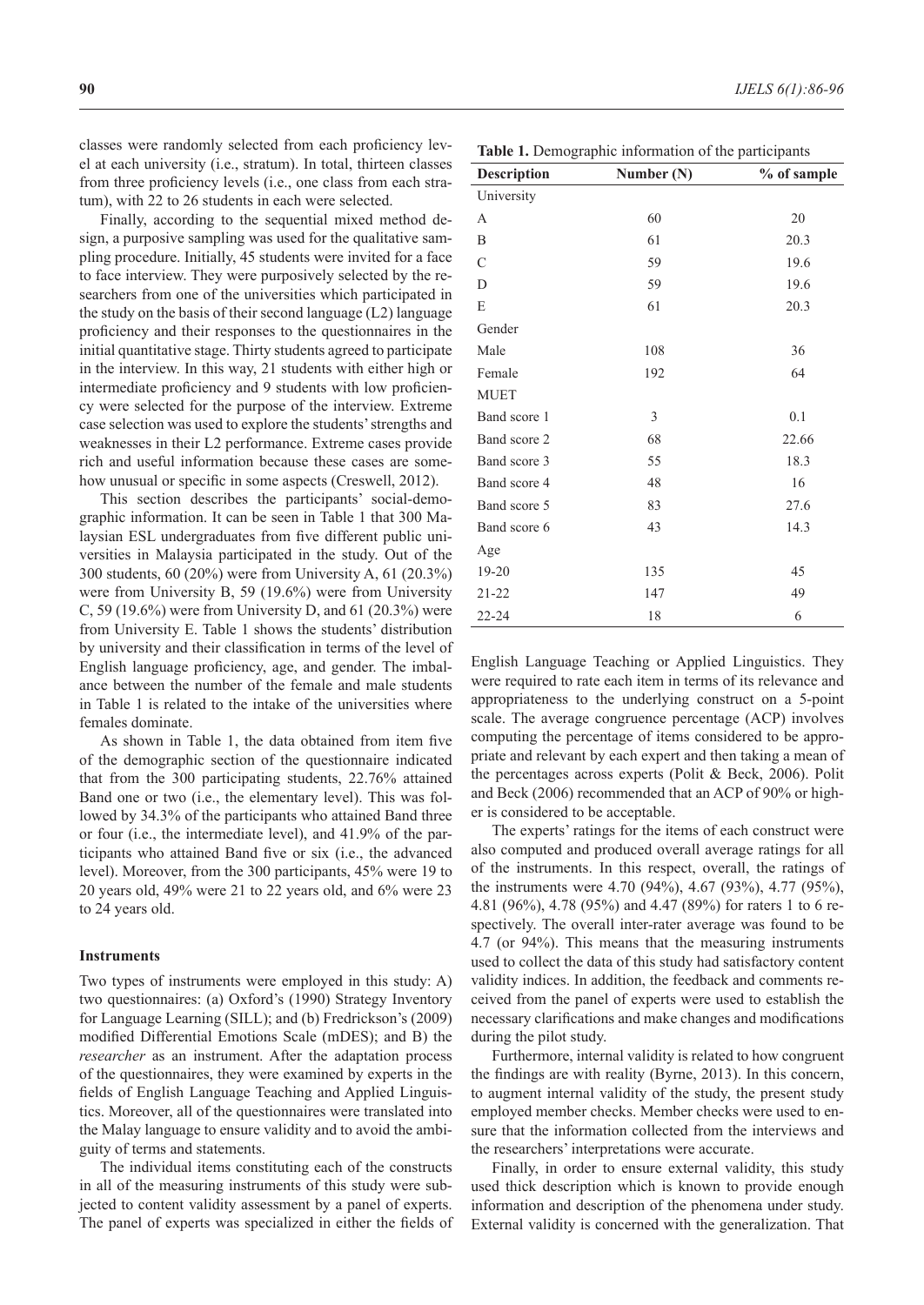is, how generalizable the findings of a study are to other settings. With a rich description of the data and the phenomenon under study, it is expected that the readers would be able to relate the findings of this study to their studies.

A pilot study was conducted to verify the validity of the instrumentation tools and also to find out whether the questionnaires were able to elicit the required information about the learners' positive emotions and the use of LLSes. In particular, in the pilot study, 50 undergraduate university students (male =  $23$ , female =  $27$ ) from three proficiency levels (elementary = 18; intermediate = 16; advanced = 16) from one of the public universities were selected as the participants. Prior to conducting the pilot study, the participants were given an orientation to the study. Also the students were informed to ask for explanation if required on any item, before responding. In the same vein, they were asked to provide comments and feedbacks which would assist in cultivating the questionnaires.

In addition, it was observed that the participants took a longer time than was expected to answer the questionnaires. This was because of the extra time which was needed to explain each and every question carefully to ensure comprehension of the questions. In spite of the long-time taken to answer the questions (about one hour) the procedure was not too strenuous for the students as they were guided throughout it. This issue enabled them to answer all the questions systematically. Therefore, comprehensibility of the questions by the respondents was ascertained.

Furthermore, twelve students participated in the piloting qualitative study. In this concern, four students from each of the proficiency levels (i.e., advanced, intermediate & elementary) were selected for the purpose of the interview. By performing a piloting qualitative study, the researchers were able to determine the appropriateness of the interview guide used to elicit the data that was employed to answer the research questions. Besides by handling the interview session the researchers had an experience in transcribing data, analysing them, and interpreting them. This enabled the researchers to see the emerging themes that could be used as a platform in searching for more themes that may emerge from future data. It was also found that when handling different levels of students, the researchers needed to simplify the questions to suit their needs.

### *The modified differential emotions scale (mDES)*

The modified Differential Emotions Scale (mDES) was used in this study to measure the participants' frequency of experiencing overall positive emotions. Fredrickson (2009) developed the mDES to be a comprehensive measure of positive emotions. The mDES uses a trio of emotion adjectives to capture each emotion. Based on the evidence that people are better at recalling peak emotional experiences (Fredrickson, 2001; Fredrickson & Kahneman, 1993), Fredrickson et al. (2009, p. 9) asked respondents to indicate "the greatest amount" that they had experienced "each of the following feelings" based on a four-point Likert-scale (i.e.,  $0 = not$ at all;  $1 = a$  little bit;  $2 =$  moderately,  $3 =$  quite a bit; and 4 = extremely). Occasionally, respondents were asked about the frequency of their experiences, by the question "How often did you feel  $?$  (Response options:  $0 =$  never;  $1 = \text{rarely}$ ;  $2 = \text{some of the time}$ ;  $3 = \text{often}$ ;  $4 = \text{most of the}}$ time)". Scoring was centred on making total positive emotion scores or by means of solo items to evaluate particular emotions.

Furthermore, a reliability assessment of the mDES was conducted prior to the use of the questionnaire. For this purpose, Cronbach's alpha was calculated for the mDES by the total sample.

The computations of the reliability checked by Cronbach's alpha revealed a coefficient of.9 for the total sample. A Cronbach's alpha of greater than or equal to.9 ( $\alpha \ge 9$ ), indicates that the scale has "excellent" reliability (George & Mallery, 2003, p. 231).

#### *The strategy inventory for language learning (SILL)*

The second questionnaire which was used in the present study was the version 7.0 of Strategy Inventory for Language Learning (SILL) (Oxford, 1990) which was designed as an instrument for measuring the frequency of the use of LLSes by students. To be specific, the questionnaire has 50 items and is designed for the ESL/EFL learners.

In addition, to determine the reliability of the SILL, the researchers' calculated its Cronbach's alpha value. The computations of the reliability checked by Cronbach's alpha indicated a coefficient of.93 for the total sample which designates that the scale has "excellent" reliability.

### *The researcher as the instrument*

According to Schwarzer, Bloom and Shono (2006, p. 87) "in qualitative research, it is common to think of the researcher as an instrument, tool, or means of gathering and analyzing data".

In social research, the human instrument can become more reliable through training and practice. Therefore, the researchers had enrolled in various Qualitative Methodology graduate classes to prepare himself as a reliable instrument. Accordingly, the researchers adopted multiple sources and methods in collecting and analysing the data of this study. The use of more than one source or method in data collection and analysis in a study is called triangulation and it is believed to be able to strengthen the reliability of this study as asserted by Merriam (1998) who suggested a few techniques for triangulation. By triangulation, Merriam (1998) refers to the usage of the multiple methods of data collection and analysis.

#### **Data Collection Procedures**

The procedures of data collection are divided into two main categories: quantitative and qualitative data collection. Each of these procedures is explained in the subsequent sections.

Initially, the quantitative data of this study were collected through administering a set of questionnaires (i.e., Oxford's (1990) SILL & Fredrickson's (2009) mDES) to the sampled respondents in the five sampled universities. The participants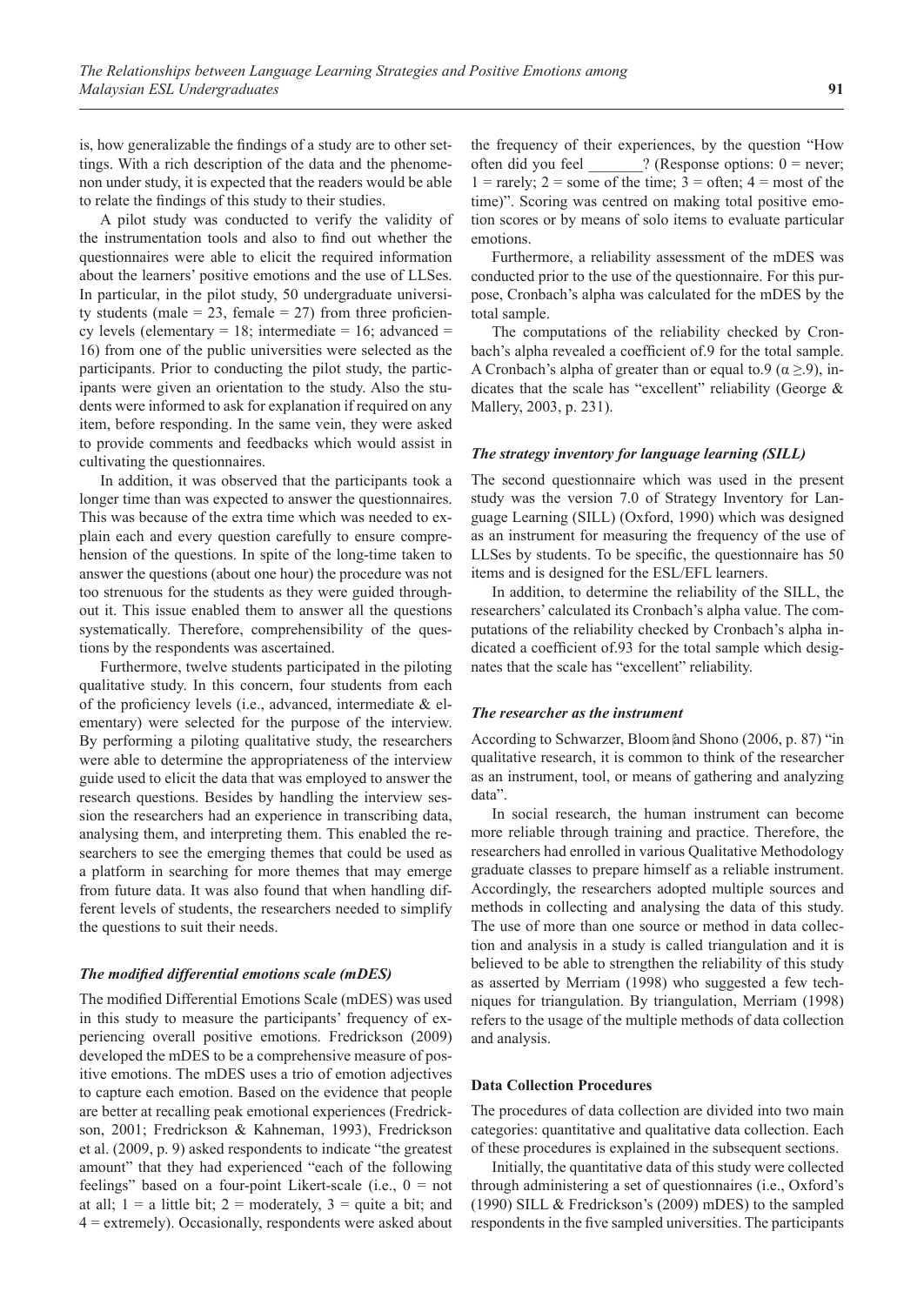were assured of the confidentiality and anonymity of their responses. They were also informed that the participation in the study was on a voluntary basis.

Furthermore, the main method used to collect qualitative data in this study was a semi-structured interview. Deemed appropriate to be used in this study, a semi-structured interview was also adopted for its flexibility. The semi-guided questions allowed the researchers the flexibility to ask the respondents questions accordingly. The open-ended questions were designed in advance to elicit detailed and rich data from the students about their positive academic emotions and LLS use. All of the interviews were conducted in English, were recorded, and later transcribed by the researchers.

### **Data Analysis**

In this study, the quantitative and qualitative data were analyzed separately and, then synthesized at the stage when overall inferences were drawn. The Statistical Package for Social Science software (SPSS), version 22, was used for the quantitative data analysis. The inferential statistics (i.e., correlational analysis, and t-test) was used for the analysis of the data.

For research question one, taking the median-point into account the total scores for LLS were arrived at, and two LLS groups, high and low, were determined. In particular, by a median split procedure based on students' total score on the SILL, all the participants of the study separated in two different groups (i.e., High LLS group or Low LLS group). Henceforward, an independent samples t-test was applied to compare the positive emotions scores for the under-users and frequent users of LLSes.

For question two a series of correlation analyses were run on the relevant data to determine the relationship between the overall LLS use and positive emotions. Specially, Pearson-Product Moment Correlation analyses are used to explain the strength and direction of the linear relationship between the variables of the study. The magnitudes of the associations were determined by using Davis' (1971) scale (see Table 2).

To answer the final research question the data collected by the interviews were qualitatively analysed and interpreted.

#### **RESULTS AND DISCUSSION**

In answering the research questions of the study both the quantitative and qualitative results are presented in accordance with the research questions.

**Table 2.** Magnitude of association

| <b>Coefficient</b> | <b>Description</b>      |
|--------------------|-------------------------|
| $0.70 - 0.99$      | very strong association |
| $0.50 - 0.69$      | substantial association |
| $0.30 - 0.49$      | Moderate association    |
| $0.10 - 0.29$      | Low association         |
| $0.01 - 0.09$      | Negligible association  |

# **The Difference in Positive Emotions of Frequent Users and Under-Users of Language Learning Strategies among Malaysian ESL Undergraduates**

To answer the first research question of this study, based on students' total score on the SILL by a median split procedure, two LLS groups (i.e., frequent users & under-users), were determined. Henceforth, each participant was categorized into either a frequent LLS users group or an under-users group. In particular, the median score for the LLS use for this sample was 109. Therefore, the participants with scores of 109 and above were considered as frequent users of LLSes and the participants with scores lower than 109 were considered as low under users of LLSes. Furthermore, an independent sample t-test was used to compare the positive emotion scores for frequent users and under-users of LLSes. The t-test analysis revealed a significant difference between the frequent users' scores of LLSes (*M=* 30.03*, SD =* 18.11) and the under-users' scores of LLSes (*M=* 23.21*, SD =* 21.23) *t* (300) = 1.94, *p* =.00 (Table 4).

The results of the t-test analysis indicated that there was a significant difference between frequent users and under-users of LLSes in terms of positive emotions at *p*<0.05. As presented in the Table, the mean positive emotions for frequent users of LLSes was more than mean positive emotions for under-users of LLSes. There are numerous potential explanations for this finding, which will be discussed together with the discussion of the present results along with the discussion of the second research question of the study will be presented in the following section of the study.

# **The Relationship between the Overall Language Learning Strategy use and Positive Emotions**

To find the relationship between the use of LLSes (overall frequency) and positive emotions among Malaysian ESL undergraduates, the Pearson-product-moment correlation was calculated between the overall SILL scores and mDES. Table 5 presents the results of the Pearson-product-moment correlation between the students' overall LLS use and their positive emotions.

Correlation is significant at 0.05 level (2-tailed).

Based on the magnitude of association guidelines (0.70 to 0.99= very strong association, 0.50 to 0.69= substantial association, 0.30 to 0.49= moderate association, 0.10 to  $0.29$  = low association, & 0.01 to 0.09 = negligible association) suggested by Davis (1971), the results presented in Table 5 show that there is a moderate and positive relationship between the students' overall LLS use and their positive emotions ( $r = 0.41$ ,  $n = 300$ ,  $p < 0.05$ ). These results revealed that the higher frequency of LLS use was associated with the higher students' positive emotions scores. Furthermore, since the p-value  $(p=000)$  was less than.05, therefore, a statistically significant relationship was revealed between the students' LLS use and their positive emotions.

The correlation between the students' positive emotions and LLS use is interesting because as discussed previously, it was shown that the mean positive emotions for high LLS users was more than those for the low LLS users. The dif-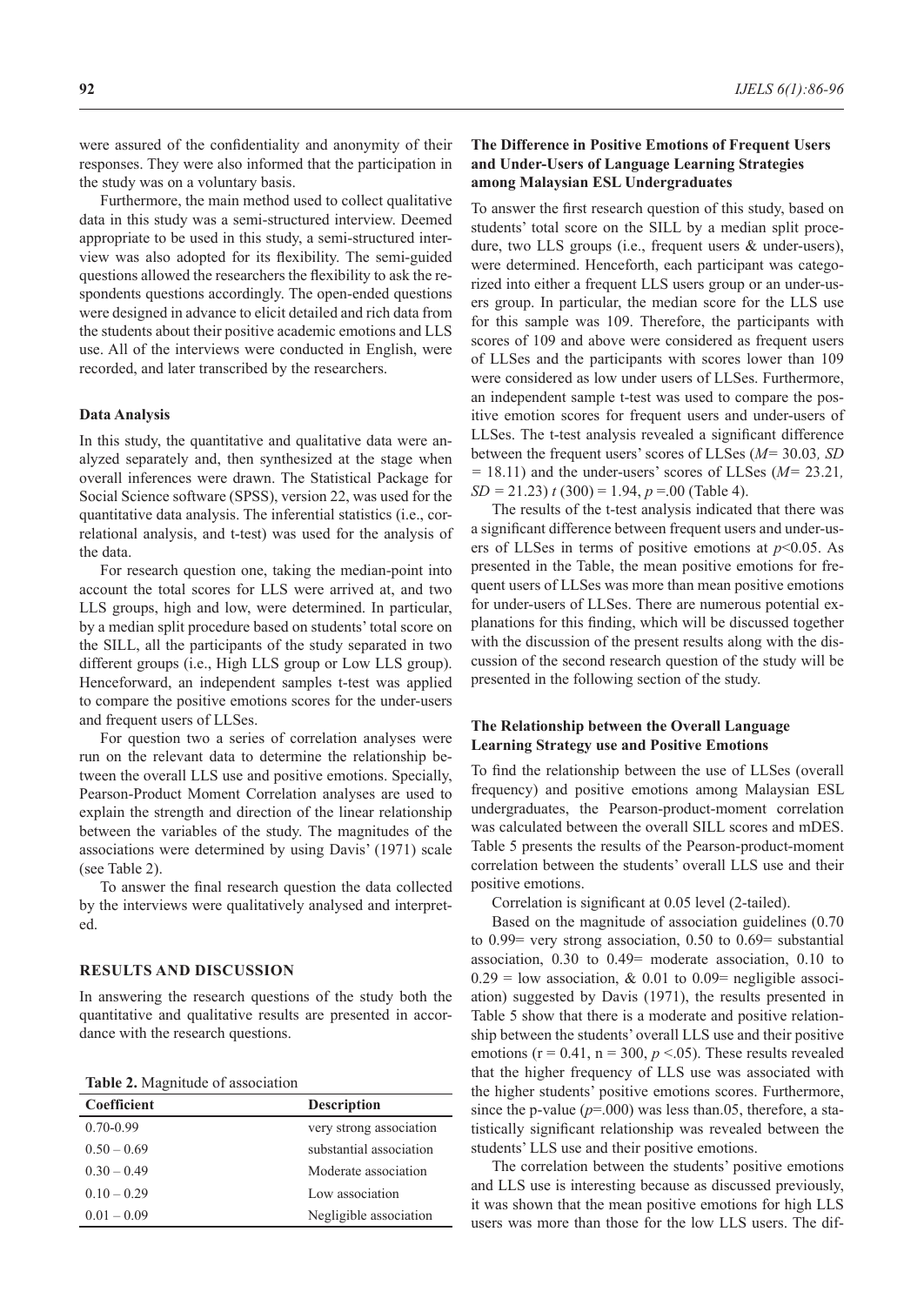| THOIC II I toot for Frequent Obero and Onder Obero of Early and Bearing Strategies |                       |                                |                                |       |             |  |  |  |
|------------------------------------------------------------------------------------|-----------------------|--------------------------------|--------------------------------|-------|-------------|--|--|--|
|                                                                                    |                       | Language learning Strategy Use | t-value and significance level |       |             |  |  |  |
|                                                                                    | <b>Frequent Users</b> |                                | <b>Under-Users</b>             |       |             |  |  |  |
| <b>Total Positive Emotions</b>                                                     | Mean                  | SD                             | Mean                           | SD.   |             |  |  |  |
|                                                                                    | 30.03                 | 18.11                          | 23.21                          | 21.23 | $t=1.94$    |  |  |  |
|                                                                                    |                       |                                |                                |       | $(p=0.007)$ |  |  |  |

**Table 4.** T-test for Frequent Users and Under-Users of Language Learning Strategies

**Table 5.** Relationship between students' language learning strategy use and positive emotions

| <b>Variable</b>                                                                                                       |                 | <b>Positive Emotions</b> |
|-----------------------------------------------------------------------------------------------------------------------|-----------------|--------------------------|
| <b>Overall Language Learning Strategy use</b><br><b>Pearson Correlation</b>                                           |                 | $r = 0.41$               |
|                                                                                                                       | Sig. (2-tailed) | 0.0                      |
|                                                                                                                       | N               | 300                      |
| <b>CONTRACT AND STRUCTURE AND ARRANGEMENT AND ACCOUNT AND ACCOUNT AND ACCOUNT AND ACCOUNT AND ACCOUNT AND ACCOUNT</b> |                 |                          |

Correlation is significant at 0.05 level (2‑tailed).

ference between the groups was significant and meaningful, showing that having greater positive emotions is related to the more frequent use of LLS.

To date very little information is found in the literature regarding the relationship between positive emotions and LLS use. In this case, our results are similar to MacIntyre's (2002) findings in that the dissimilarity between the unengaged and engaged students can be enlightened by the emotions they have experienced during the language learning process. The present finding also supports the results of the study by Bolitho et al. (2003) who concluded that students learn in an excellent way while they are affectively involved, and while they eagerly capitalise energy and attention in the learning process.

In theory, these results could be related to the broadening effect of positive emotions. It is a case that "positive emotions, for instance joy, contentment, and interest, have the capacity to broaden individuals' thought-action repertoires" (Fredrickson, 2001, p. 219). These broadened thought–action repertoires in turn build, within individuals, lasting intellectual, physical, and social resources for their future. From this perspective, positive emotions contribute to the continued action or approach behaviour (Fredrickson, 2001). It can be argued that the students who experience positive emotions during learning English actively engage with their learning context and contribute in tasks that may lead to using more LLSes.

In the same vein, the qualitative results of the present study revealed that whilst the students experienced positive emotions, they felt included, satisfied, engaged and committed to learning. As a result, they tended to use LLSes more frequently. For instance, one of the interviewees mentioned that:

when I experience more positive emotions in the classroom, I think I feel more confident and I try to participate in class activities, on the contrary when I feel anxious I try not to participate in learning tasks because I fear of being judged by others and of being embarrassed (Interviewee 14).

In this regard, there are numerous similar responses mentioned by the interviewees, which are discussed further in this section of the study.

The qualitative results of the study showed that experiencing more positive emotions fosters the amount of physical and psychological energy that the student devotes to English language learning, and increases the use of LLSes. In the same way, some of the students stated that effective learning depends on the extent to which students are engaged in the language learning process.

Moreover, the findings of the study showed that///the students who were not engaged reported that they were anxious or bored with learning English and tended to be more passive learners. Some of the students mentioned that the ultimate extent of learning happens when an English language learning class is designed in a way that it encourages students in interaction and active participation. In this regard, one of the interviewees mentioned, "I think I like the English classes which are more fun and I experience more positive emotions there, as the result I try to participate in those classroom activities more, and I use more LLSes" (Interviewee 17). Another student mentioned, "positive emotions make us learn more English, in the same way you use language leaning strategies more often" (Interviewee 24). Similarly, another student declared that, "because I like English language, I use English language and LLSes as far as I can" (Interviewee 27).

Furthermore, another student tried to clarify the relationship between positive emotions and LLS use. In this way, she stated that "as long as we experience positive emotions during learning English, we feel that language learning is not that difficult and its easy, which makes us to learn more and using more LLSes" (Interviewee 26). Another learner had a similar view and asserted that, "if you find English learning boring or it's not good, I don't think you can learn English, or you might use LLSes often, because you have to enjoy it to understand English in my point of you" (Interviewee 23). She also added, "since I enjoy learning English, I feel like to learn more, so whenever I have time, I read English stories, blogs, and so on and so on".

# **Malaysian ESL Undergraduates' Perceptions on the Relationship between Positive Emotions and the use of Various Language Learning Strategies**

One of the aims of the present study was to elicit the perceptions of the Malaysian ESL undergraduates on the relationship between the positive emotions and the use of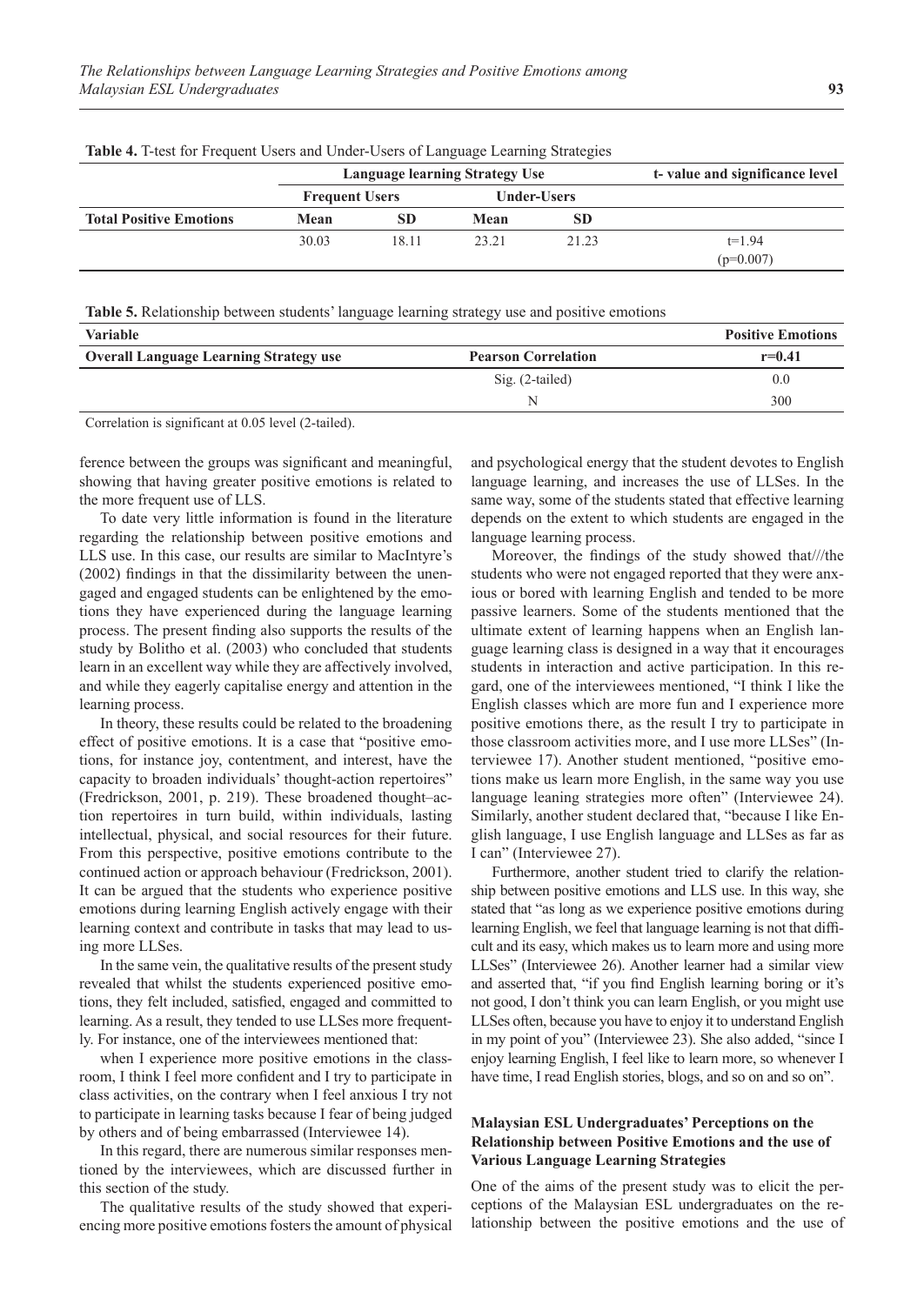various LLSes. Although numerous studies have tried to shed light on the relationship between the heterogeneous factors (e.g., anxiety, learning style, proficiency, etc.) and the frequency of LLS use, so far, they have not addressed the relationship between the use of various LLSes and the hypothetical factors. In this regard, this study was designed to illumine the relationship between the positive emotions and the use of various LLSes in the light of Frederickson's (2001) broaden-and-build theory of positive emotions.

Based on the results, the majority of the interviewed students perceived a positive relationship between the positive emotions and the use of various LLSes. For instance, one of the interviewees mentioned that:

we have been learning English by using varaity of strategies, in everyday life, we learn English every time, 24/7, and I am always open to using language learning strategies, since I like English language, and English language has always been my favorite subject (Interviewee 19).

Similarly, another learner remarked that "I think there is no way to understand which LLS works better for you but by using different strategies, I think nobody can do that under the stressful conditions, you should enjoy learning English" (Interviewee 10). Likewise, one of the students stated that "while we enjoy learning English, we can enhance our ability in using English in different ways in life, we also don't separate English from different subjects that we learn so we learn English in different ways" (Interviewee 16). Similarly, one of the students noted that:

with the advancement of technology, I think there are different language leavening strategies that students can use, plus I think learning strategies are highly individualistic and students can see which strategy works better for them, for example, I read a lot in English, and I also spend too much time on transportation services so I listen to English songs on those times. I think most importantly you should enjoy learning English then you will use different strategies to learn English (Interviewee 19).

These findings are broadly in harmony with the results of the study by Rahimi and Bigdeli (2014) who found that the positive emotions can widen the students' scope of cognition, action, and attention. In contrast, negative emotions strengthen the conflicting inclination, limit the amount of the potential language input, and accordingly narrow the students' capacity for learning. Moreover, this result supports Fitzpatrick and Stalikas's (2008) view, that the broadening effect in the broaden-and-build theory can happen as soon as the student expands on the new ideas, has better reconsideration of thoughts or circumstances, defines more advantageous solutions, and integrates new behaviours.

Furthermore, one of the students commented, "I think the more I learn English, the better I feel about English language learning as the result I use English more and I am also more motivated to use different strategies" (Interviewee 20). In this regard, the findings of the present study are also in line with the findings of the study by Fredrickson (2005) who reported that the broaden-and-build theory of positive emotions predicts that positive emotions broaden the scopes of cognition, action and attention, and initiate upward spirals toward increasing emotional well-being.

These findings suggest that having positive emotions is linked to the students' tendency to use LLSes more frequently and to apply a greater variety of LLS. The present study argues that the use of a wide range of LLSes enhances the students' repertoire of the use of LLSes, which in turn helps them to choose appropriate strategies for different tasks. As a result, they are able to choose the LLS which highly matches their learning characteristics and the needs of various tasks. The present study appears to uphold the argument for a change in the focus of the measurement of LLSes from merely focusing on the frequency of LLS use to the use of various LLSes. Moreover, the future research studies of the LLS use might usefully focus on the relationship between the positive emotions and the use of various LLSes in other contexts.

#### **Pedagogical Implications**

The findings of the present study have a number of pedagogical implications. This study provided academic information about the positive emotions and the use of LLSes. The significant relationships among positive emotions, and the use of LLSes emphasize the substantial part that these variables play in the ESL context of Malaysia. Therefore, an instructor has a duty to focus on the learners' positive emotions and use of LLSes along with the ways to manipulate them in order to improve the students' learning performances.

Moreover, the results of the study showed the necessity for implementing strategy training, particularly affective strategies (e.g., mindfulness meditation, positive reappraisal, social sharing of emotions, gratitude exercises & visualizing the best possible selves) in regular language classes for ESL students. This might be accomplished by the means of course materials and textbooks that stress LLS use, or the general guidebooks on how to turn into a superior language learner.

#### **Contribution of the Study**

The present study has a number of contributions for the field of SLL.

The results of this study specified second language learning research studies have neglected the positive side of human affective life. One underlying implicit assumption seems to be that positive emotions should be less important for theoretical explanations of the humans' thoughts and actions repositories than their negative counterparts (Fredrickson, 2009). Therefore, this study makes a major contribution to research on second language learning by demonstrating the relationship among positive emotions and LLS use. Moreover, it sheds light on the importance of improving individuals' experiences of language learning by helping them to develop and maintain their positive emotions which are necessary for the long-term course of learning a second language.

Furthermore, the present study provides additional evidence regarding Frederickson's (2001) broaden-and-build theory of positive emotions. The main proposition of this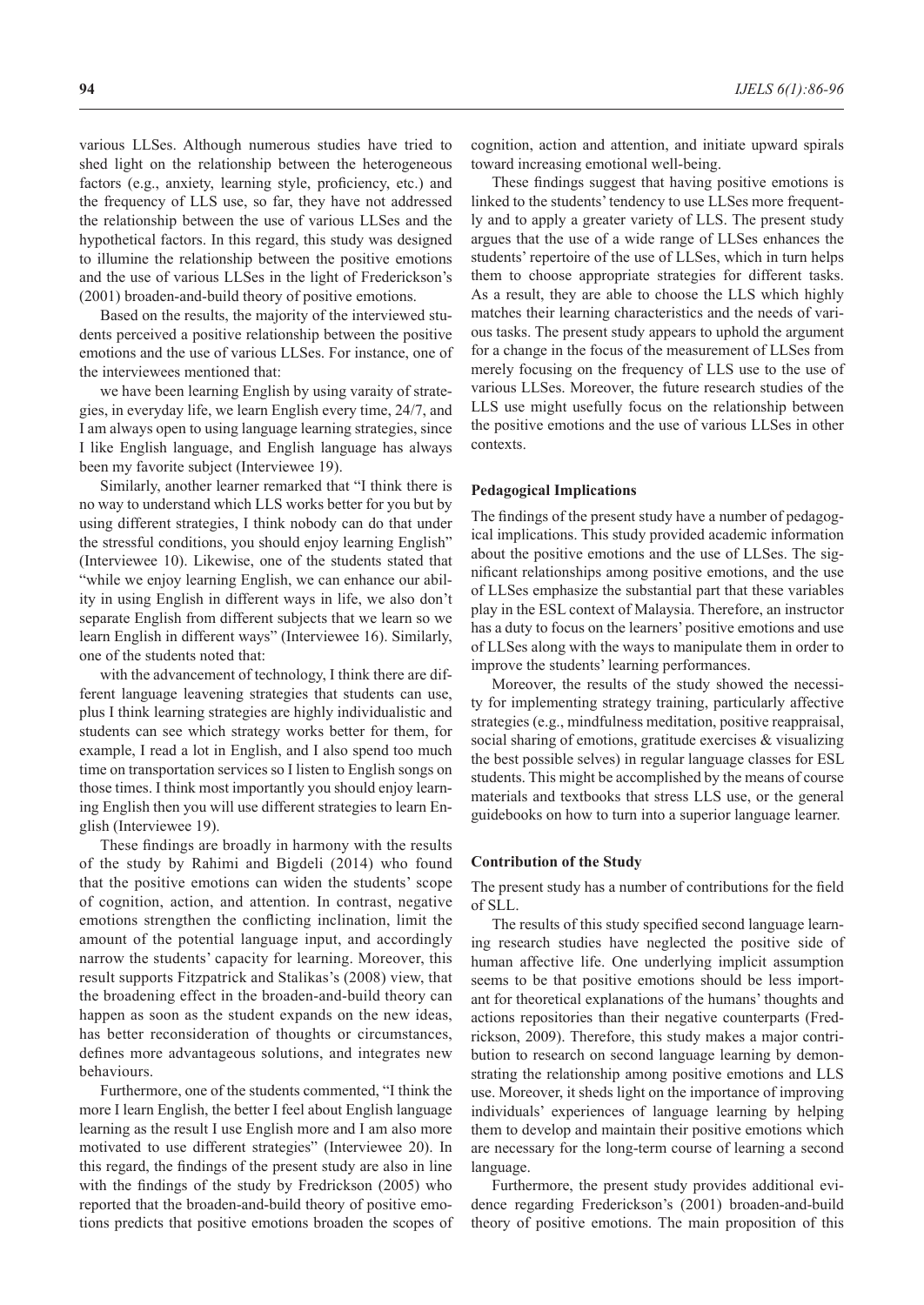theory, which is deeply rooted in positive psychology, is that positive emotions broaden individuals' thoughts and actions repertoires. These findings enhance our understanding of positive emotions in second language learning. The contribution of this study is obvious as the results of the study can be employed as guidelines to second language learning. For instance, it might be suggested that teachers by establishing the classroom structure and instruction which promotes exploration, play, and positive emotions can inspire learners to follow a broader array of thoughts and actions and increase their opportunities for peak engagement. Accordingly, the so called learning environment can enhance students' LLS use.

Furthermore, this study is also novel in the sense that, in general, the majority of the related studies on LLSes have focused on the frequency of LLS use, and in particular, they have investigated its relationship to different variables. The findings of this study provide a new understanding of LLS use by examining the relationship between positive emotions and the use of various LLSes. Besides, the qualitative results of the study showed that some of the LLSes mentioned in interviews by the students are not designated in SILL and could be incorporated into the LLS.

# **CONCLUSION**

The present study found that positive emotions relate to overall frequency and variety of LLS use. Also, the results of the study revealed that the learners' positive academic emotions, and the use of affective strategies do not appear to be an important topic in Malaysian ESL educational context. In this light, there is a need to study the full array of positive and negative emotions in the process of language learning.

Moreover, this study has argued that language learning is a course full of negative and positive emotions. In this light, trying to appreciate and manipulate the learners' emotions is essential to empower language instructors to help their students make their emotions work for them and not against them. The findings of the present study may have several theoretical and pedagogical implications for learners, teachers, and SLL researchers.

The instruments used in this study, that is, the Strategy Inventory for Language Learning (SILL) and modified Differential Emotions Scale (mDES) are not the only instruments for investigating the strategy use, and positive emotions even though they are the frequently used instruments. Therefore, the results were limited to the items of

The findings of the present study support the necessity to use and empirically study more instructive programs that upsurge positive emotions. The ESL studies should move further than the analysis of test anxiety which has been dominant in the past, should study the full variety of the learners' academic emotions, and have to pay more attention to their positive affective experiences than to their negative emotions.

Further examination of the affective LLSes is needed regarding the different types of positive emotion and its effect on academic achievement.

Future studies should also examine how demographic variables affect the experiences of language learners' positive emotions.

The Strategy Inventory for Language Learning (SILL) and modified Differential Emotions Scale (mDES) were the instruments employed to obtain the data and perform the statistical analyses of the present study. Nevertheless, every instrument has its strengths and weaknesses. Therefore, some other instruments could be taken into consideration for further pertinent studies.

#### **REFERENCES**

- Aliakbari, M., & Hayatzadeh, A. (2008). Variation of language strategies among Iranian English students: The effect of gender. *International Journal of Pedagogies and Learning, 4*(3), 72-87.
- Bolitho, R., Carter, R., Hughes, R., Ivanič, R., Masuhara, H., & Tomlinson, B. (2003). Ten questions about language awareness. *ELT journal, 57*(3), 251-259.
- Borzabadi, D. F. (2000). *The relationship between language learning strategies and major field of study, sex, language proficiency, and learning styles* (PhD Thesis), University of Tehran, Iran*.*
- Chik, A., & Breidbach, S. (2011). Identity, motivation and autonomy: A tale of two cities. *Identity, motivation and autonomy in language learning*, 145-159.
- Cohn, M. A., & Fredrickson, B. L. (2010). In search of durable positive psychology interventions: Predictors and consequences of long-term positive behavior change. *The journal of positive psychology, 5*(5), 355-366.
- Creswell, J. W. (2012). *Educational research: Planning, conducting, and evaluating quantitative and qualitative research* (4th ed.). Boston, MA: Pearson
- Davis, M. S. (1971). That's interesting! Towards a phenomenology of sociology and a sociology of phenomenology. *Philosophy of the social sciences, 1*(2), 309-344.
- Dörnyei, Z. (2014). *The psychology of the language learner: Individual differences in second language acquisition*. Mahwah, NJ: Routledge.
- Embi, M.A. (2000). *Language learning strategies: a Malaysian context*. Batu Caves: Fakulti Pendidikan, Universiti Kebangsaan Malaysia.
- Fiedler, K. & Hutter, M. (2013). *The Sage Handbook of Applied Memory*. Thousand Oaks, CA: Sage
- Fitzpatrick, M.R., & Stalikas, A. (2008). Positive emotions as generators of therapeutic change. *Journal of Psychotherapy Integration, 18,* 137-154.
- Fredrickson, B. L. (1998). What good are positive emotions? *Review of general psychology, 2*(3), 300-319.
- Fredrickson, B.L. (2001). The role of positive emotions in positive psychology: The broaden-and-build theory of positive emotions. *The American Psychologist, 56*(3), 218-226.
- Fredrickson, B. L. (2005). The broaden-and-build theory of positive emotions. In FA Huppert, N. Baylis, B. Keverne (Eds.). *The science of well-being*, (pp. 803-855). New York: Oxford University Press.
- Fredrickson, B. L. (2009). *Positivity: Ground breaking research reveals how to embrace the hidden strength of positive emotions, overcome negativity, and thrive.* New York, NY: Crown.